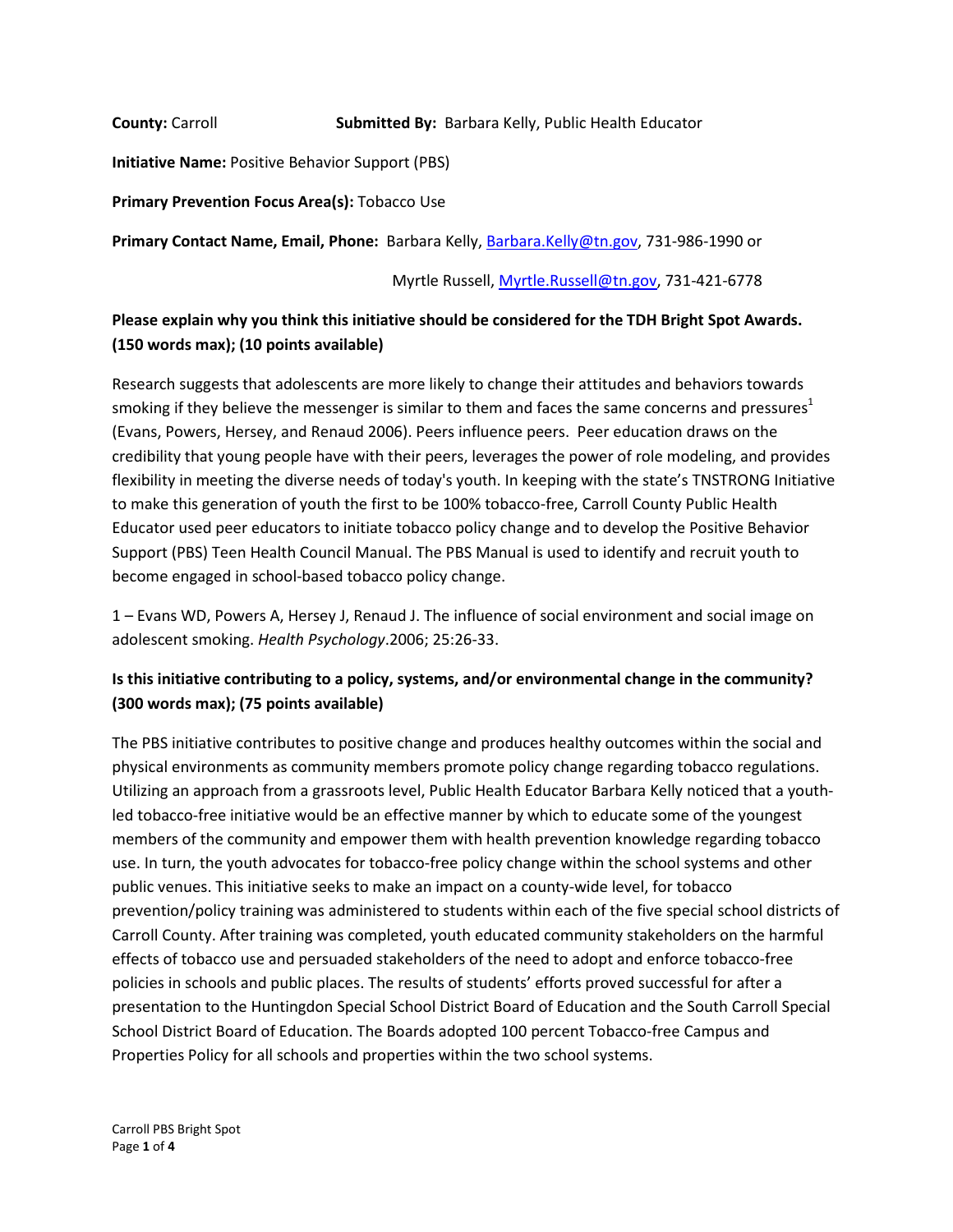**What are the SMART objective goals and major purpose(s) of this initiative? (SMART objectives are Specific, Measurable, Attainable, Relevant, and Time Bound. Example: By May 2019; all soft drink machines in Lauderdale County Schools will be turned off during the school day, per school board policy.) (300 words max); (10 points available)** 

The purpose of this initiative: By September 30, 2018, prevent initiation of tobacco use among youth by establishing and strengthening tobacco-free policies in schools and public places in Carroll County. (See attached Carroll Logic Model.)

# **What is the annual budget and funding source for this initiative? If no funding is available, how have you implemented or sustained the initiative? (150 words max); (5 points available)**

Annual Budget: \$10,000

## **Have community partners helped with the initiative? What are the roles of these partners? (300 words max); (20 points available)**

Coordinated School Health (CSH) assisted with identifying and recruiting students to serve as teen advocates. Carroll County Health Council assisted by increasing awareness of youth involvement and assisting in identifying opportunities for youth to speak. The Carroll County Health Department's PPI team assisted with training youth. Tennessee Teen Institute and TNSTRONG assisted with the training that educates youth about tobacco-free policies and empowers them to become tobacco-free advocates within the community.

#### **What is the timeline for the initiative? (When does planning occur? When is/was the initiative implemented? When is the initiative evaluated?) (250 words max); (5 points available)**

September 1, 2017 – October 31, 2017: Recruit students to serve as health advocates November 1 – December 31, 2017: Train students to become health advocates January 1, 2018 – September 30, 2018: Youth presentations to peers, parents, school boards, and stakeholders in order to gain support of tobacco-free policies

# **In what way is this initiative especially innovative? How is this initiative different from other similar programs? Is there a specific idea tested with this approach? Is this work informed by relevant literature or research studies? (400 words max); (20 points available)**

Numerous studies have demonstrated that youth engagement is becoming more of a common and evidenced-based practice not only in regards to tobacco prevention, but also in initiatives addressing violence and substance misuse, (as documented by the Community Preventive Services Tasks Force of www.thecommunityguide.org).

Carroll PBS Bright Spot Page **2** of **4** After 10 years of working to implement tobacco policy change in the county's schools system, Public Health Educator Barbara Kelly observed that youth engagement proved to be the missing link to make a progressive impact regarding tobacco-free policy within Carroll County school system. She identified and trained youth who were interested in becoming positive role models in their respective school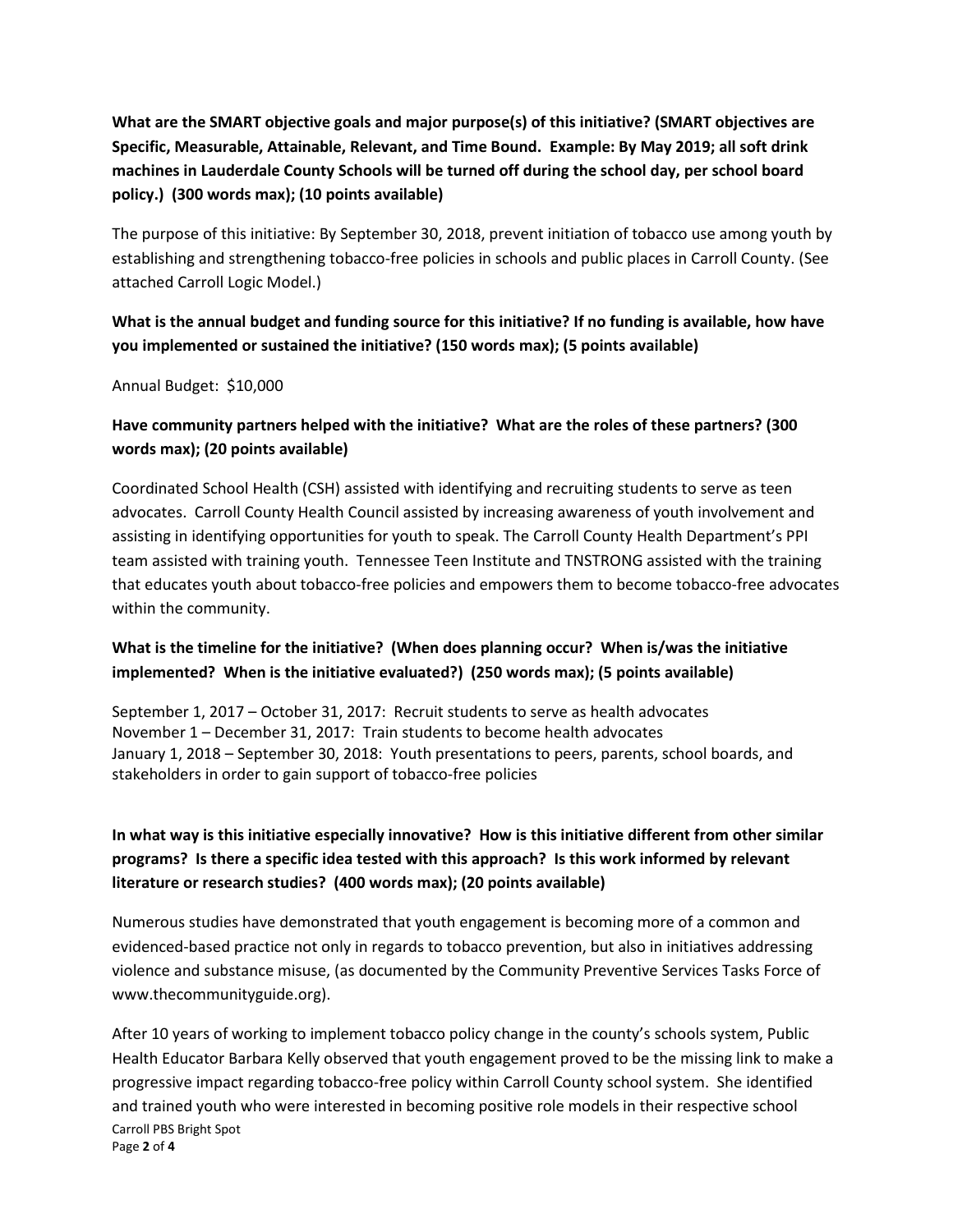districts. Once students completed training, youth educated community stakeholders on the harmful effects of tobacco use and the need to adopt and enforce tobacco-free policies within schools and public places. After a presentation to the Board of Education at the Huntingdon Special School District and the Board of Education at the South Carroll Special School District, the Boards adopted a 100 percent Tobacco-free Campus and Properties Policy for all schools and properties within the two school systems. However, the progression of the initiative didn't stop there. Listening to the teens, the health educator also worked with students to develop the Positive Behavior Support (PBS) Teen Health Council Manual. The PBS Manual serves as a simple tool to identify and recruit youth interested in modeling positive behavior and to assist them in becoming community advocates for policy change for any health topic, not only for tobacco policy. (See attached copy of PBS Manual.) Upon request, the PBS Manual has been shared with other regions within the state so that they may be able to facilitate youth-led initiatives within their counties.

# **Are the measures clearly listed describing what makes the program effective? Is data provided or referenced that supports the conclusion? What makes this program effective? How is the program evaluated? Does this initiative achieve its stated goals? (350 words max); (20 points available)**

See attached Logic Model.

# **What limitations or obstacles might be expected if others wished to replicate this initiative? (300 words max); (50 points available)**

Once the Coordinated School Health (CSH) partnership is obtained, there are no insurmountable obstacles. This is due to the fact that CSH is the gatekeeper for schools because it obtains a reputable involvement within the community, and its partnership within various projects indicates a stamp of approval that assures parental and school administrators' support.

While initially students lack the awareness and knowledge of the harms of tobacco and the policy which affects the public, after adequate training there are no limits of youth in their capability to voice their passion to advocate for tobacco-free policy. Youth are very successful at influencing community stakeholders, so the goal is to listen to their suggestions on how to best reach their peers and community members, train them well, and let them accomplish the work to make a healthy impact their county.

# **Is this initiative sustainable without the resources of the local health department being involved? (250 words max); (20 points available)**

Although health department tobacco funds paid for youth to attend advocacy training at the Tennessee Teen Institute (TTI), teens and community stakeholders may be willing to look at other funding sources that would pay for advocacy training. The cost for a team to attend TTI, (one adult and six students), is \$1,500 which includes a week long training, meals, and room/board on a college campus. Funding could be as simple as each team member assuming responsibility for attaining his/her own funds, which comes to a little more than \$200 per person. Despite the expense for lodging, hosting the training on a college campus for a week is advantageous for high school students to gain collegiate exposure and the